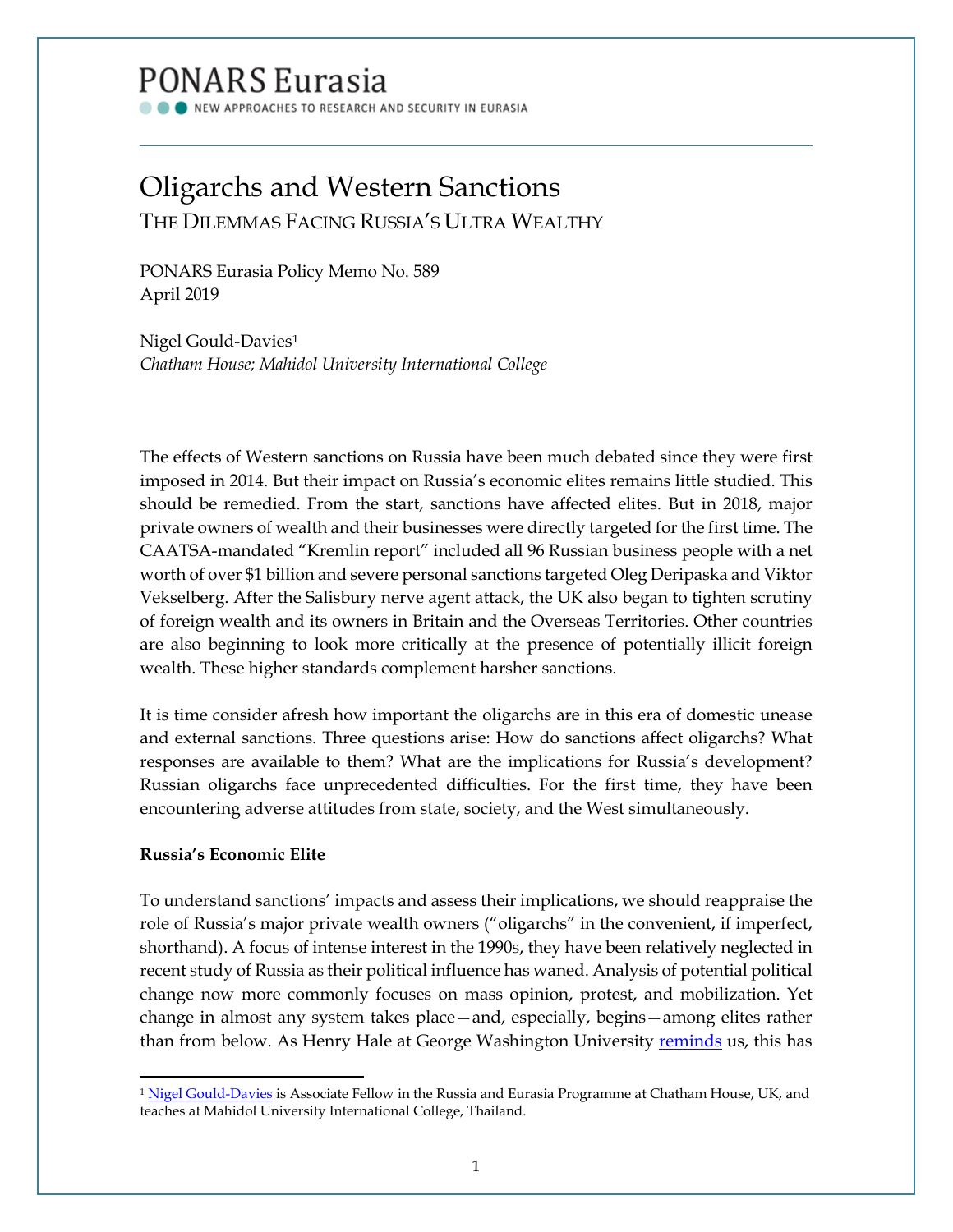been consistently true of regime change across post-Soviet space. Elsewhere, major private wealth nearly always has the incentives and resources to protect its interests, and is a key part of the constitution of power. If Russia is an exception—a place where privately-held wealth is *not* politically consequential—this is a significant finding for the comparative study of regimes that requires explanation.

In the long tradition of Russia's patrimonial state, title to asset ownership, and contract sanctity, are merely conditional, secured by political loyalty rather than the rule of law. As in the 1990s, under Putin, oligarch privilege remains dependent on the state, but now from a position of weakness, not strength. The state largely kept its side of the bargain: with oligarchs as with officials, Putin rewarded loyalty with stability.<sup>[2](#page-1-0)</sup> Oligarchs, in turn, invested, expanded their operations, and grew much richer. Just as they were losing influence, a new commodities super-cycle began to drive up oil and metals prices. Paradoxically, they became financially wealthier but politically weaker. The state, and state companies, resurged under Putin. "Silovarchs" **[flourished](https://www.fpri.org/article/2007/01/putins-silovarchs/)** as security service personnel were recruited across institutions. The proportion of economic activity produced by nominally private businesses declined. But oligarchs themselves rarely lost out directly. They grew in number and diversity as other sectors beyond raw materials and banking, such as agro-industries and IT, developed.

Oligarchs were weak in relation to society as well as the state. In particular, a sizeable section of public opinion never came to terms with the loans-for-shares scheme. Under Putin, oligarchs lost ownership of the mass media, and thus the means of influencing popular attitudes. Weak with respect to state and society alike, oligarchic fortunes were relatively non-fungible, buying neither political nor social legitimacy.

Oligarchs responded to the adverse shift in their domestic position under Putin by transforming their relationship with the West. In the 1990s, they had traded with and borrowed from the West, but made little effort to cultivate deeper ties. Some, indeed, were vilified by Western investors for their behavior during the 1998 financial crisis. But in the following decade, oligarchs invested heavily to gain the influence and legitimacy in the West that they lacked at home. Four interwoven strands developed in the relationship of Russian private wealth to the West:

1) *Revenue*. Oligarchs sold output, mostly commodities, onto global markets, expanding 1990s practices on a larger scale and at higher prices.

l

<span id="page-1-0"></span><sup>2</sup> Fewer billionaires have lost this status than in many other countries. Most of those who have done so since the early 2000s appear to have suffered from the global financial crash rather than state pressure. For more, see: Daniel Treisman, ["Putin's Billionaires,](https://www.aeaweb.org/articles?id=10.1257/aer.p20161068)" *American Economic Review,* 106 (5), 2016.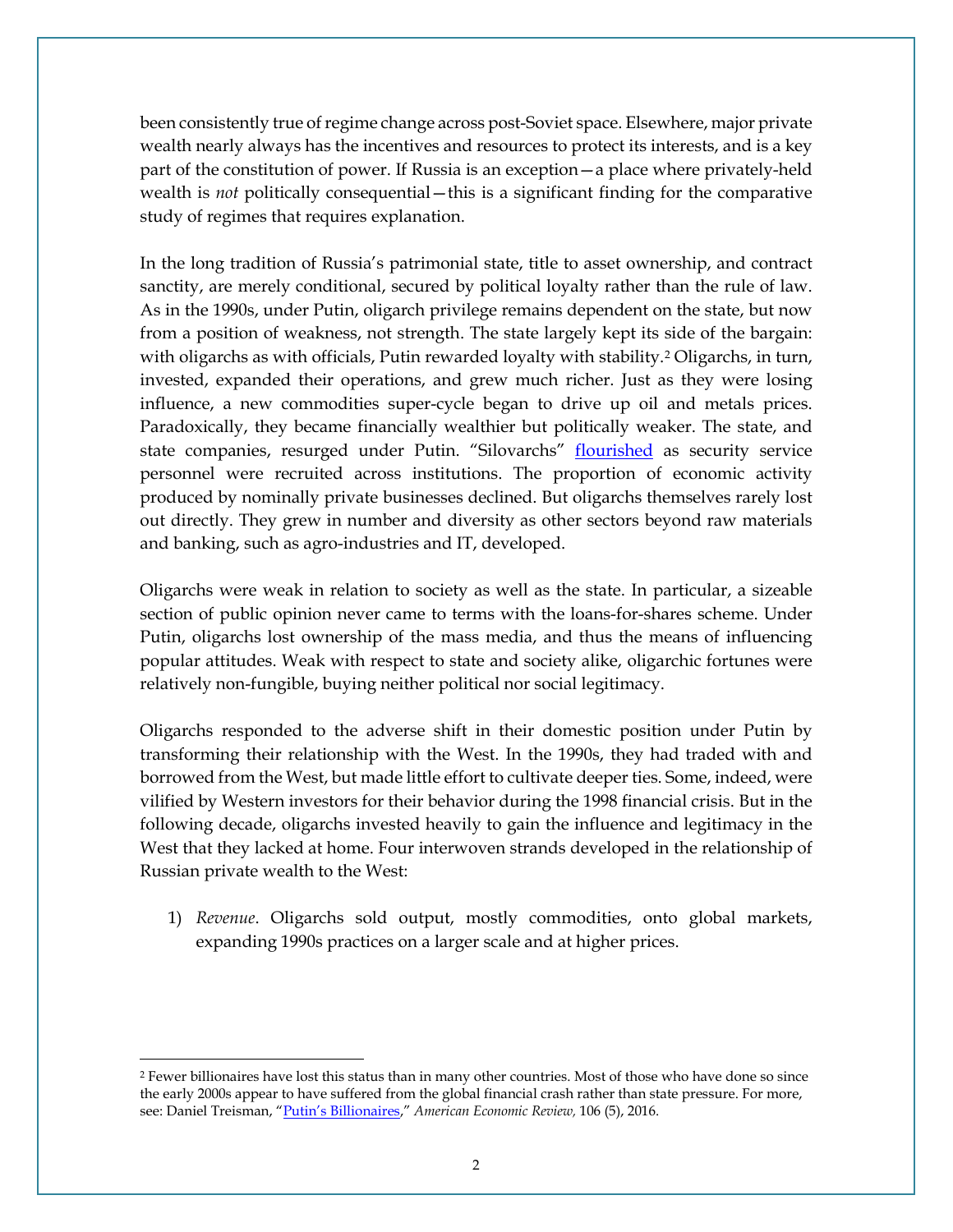- 2) *Investment*. Oligarchs sought international financing for business expansion. Unlike the 1990s, this increasingly meant offering equity, not just taking out loans. A growing wave of companies were floated on the London Stock Exchange.
- 3) *Consumption*. Oligarchs increasingly spent their fortunes on foreign travel, homes, goods and services, and education for their children. Some became resident abroad. They discovered new tastes and [sought](http://www.oxfordscholarship.com/view/10.1093/oso/9780190677763.001.0001/oso-9780190677763) to legitimize themselves in their own eyes and in those of Western interlocutors.
- 4) *Protection*. The most significant development: oligarchs sought access to Western financial and legal systems to secure their wealth and safety. This took many forms:
	- Sending a large share of revenues to offshore accounts.
	- Making large property purchases.
	- Acquiring EU citizenship or permanent residency.
	- Retaining top Western PR companies.
	- Using English libel law against critics.
	- Concluding deals (even among themselves) under English law and resolving legal disputes in London courts.

As a last resort, it meant seeking asylum in the West. Oligarchs sought to compensate for their domestic weakness by outsourcing material, and even personal, security to the West. To some degree, oligarch wealth was more convertible into influence, more fungible, in the West than in Russia.

The result was a new set of relations between the Russian state, its elites, and the West from which all parties gained. Elites outsourced to the West some of the security no longer available in Russia, at least partly compensating for their now-subordinate position at home. This access to Western systems made the new status quo in Russia more tolerable to private wealth, thereby stabilizing Russia's authoritarian political economy. The Russian state in turn could tolerate and [even support](https://www.faber.co.uk/shop/letters-essays-criticism/9780571308019-nothing-is-true-and-everything-is-possible.html) elite activity abroad, while monitoring it carefully. The state's approval was needed for any major initiative, such as selling a company stake to foreign investors (Khodorkovsky's failure to seek this for Yukos was one cause of his undoing). And for Russian businesses, cultivating influence abroad while remaining answerable at home, could be helpful to the Russian state seeking to use its deepening relationship with the global economy as an instrument of foreign policy.

Western interests, too, benefited from the inflow of Russian money. This was especially true of the financial, legal, property, and public relations sectors that serviced oligarch needs. Domestically influential, especially in the UK and its Overseas Territories, these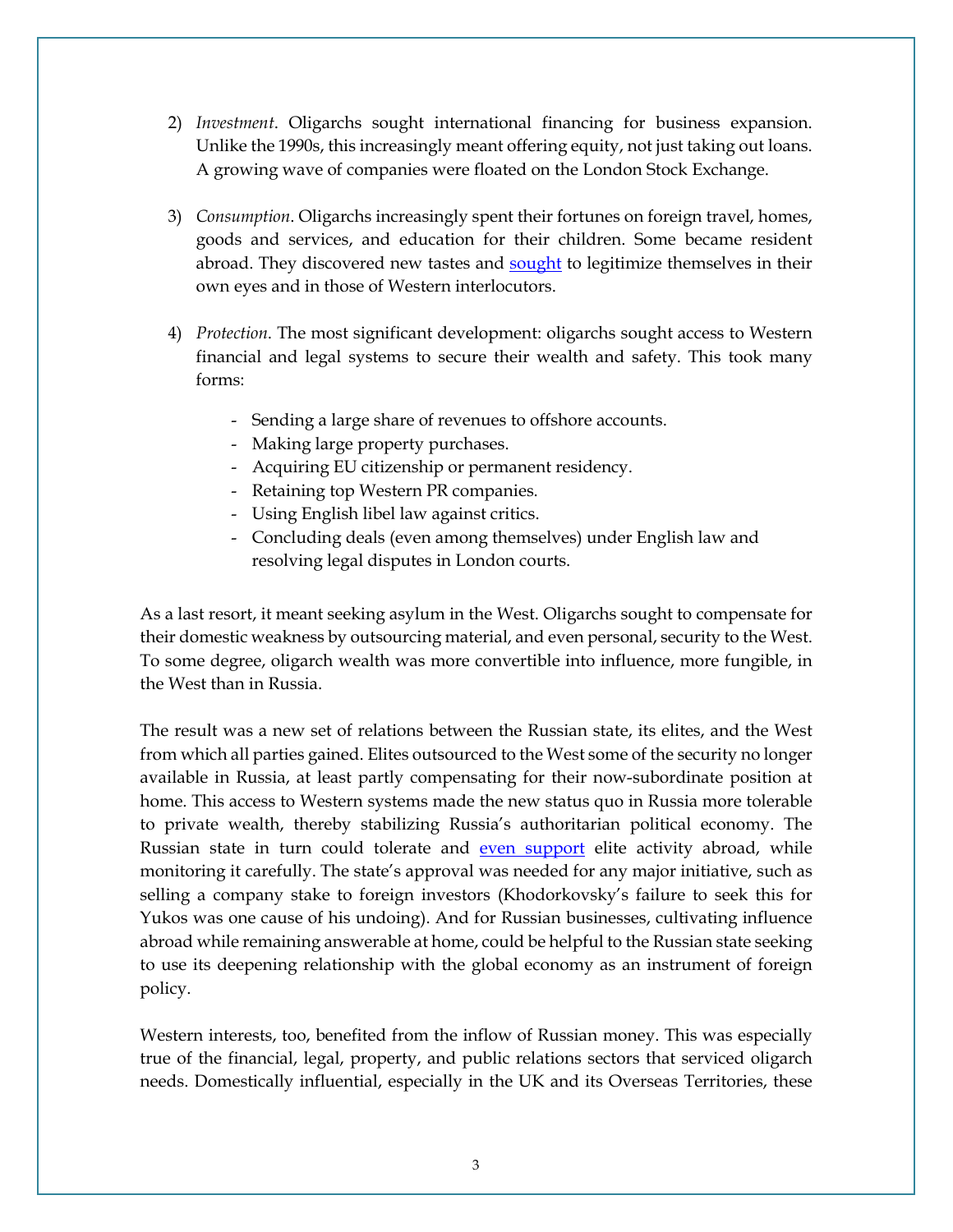sectors lobbied for "light-touch regulation" before the 2008 crash era, and have since resisted efforts to tighten scrutiny and compliance standards.

There were three tensions in these arrangements. First, the two parts of oligarchic arbitrage—making money in Russia's rule-of-power system and protecting it in the West's rule-of-law system—required very different practices. Despite their successful engagement in the West, oligarchs never quite shook off "McMafia" suspicions. Second, debates took place within the West between providers of profitable "oligarch valet services" and security officials concerned about Russian influence. Third, after his return to the presidency in 2012, Putin began to see Russia's engagement with the global economy as a source of risk as well as opportunity. But his calls for oligarchs to "deoffshore" their assets to Russia were ignored. This showed both that keeping wealth overseas was a core oligarch interest, worth defying the Kremlin to maintain, and that there were limits to the state's power over oligarchs.

Overall, these frictions were contained by the mutually-profitable alignments of Russian state-oligarch-Western sectoral interests until the 2014 crisis. Russia's wealthiest private businessmen became more dependent on the West even as Russia's relationship with the West deteriorated.

### **Sanctions and Oligarchs**

Sanctions disrupt these alignments by limiting oligarch access to Western systems in three ways:

- 1) *Revenue*. Some oligarchs have become even wealthier as a weaker ruble has lowered dollar costs of primary production. Agriculture has benefited from Russia's food import sanctions. But for others, slower growth has hit domestic earnings. More striking, the United States has demonstrated its ability to target individual oligarchs, and, in the case of Oleg Deripaska, to cut off a target substantially from the global financial system (although he personally remains sanctioned, the U.S. Treasury lifted sanctions on companies he formerly controlled in January 2019).
- 2) *Investment*. Tighter regulation and scrutiny are restricting Russian investment. Some companies have delisted from the London Stock Exchange. Delay in the renewal of Roman Abramovich's UK visa led him to take out Israeli citizenship. Petr Aven and Mikhail Fridman's LetterOne Group was forced to sell its recentlyacquired North Sea assets.
- 3) *Protection*. Western countries are tightening regulation of oligarch activity. Variants of the U.S. Magnitsky Act have been passed, or are being considered, in several EU countries (for example, recently [in Romania\)](https://euobserver.com/foreign/144673). Investigation of the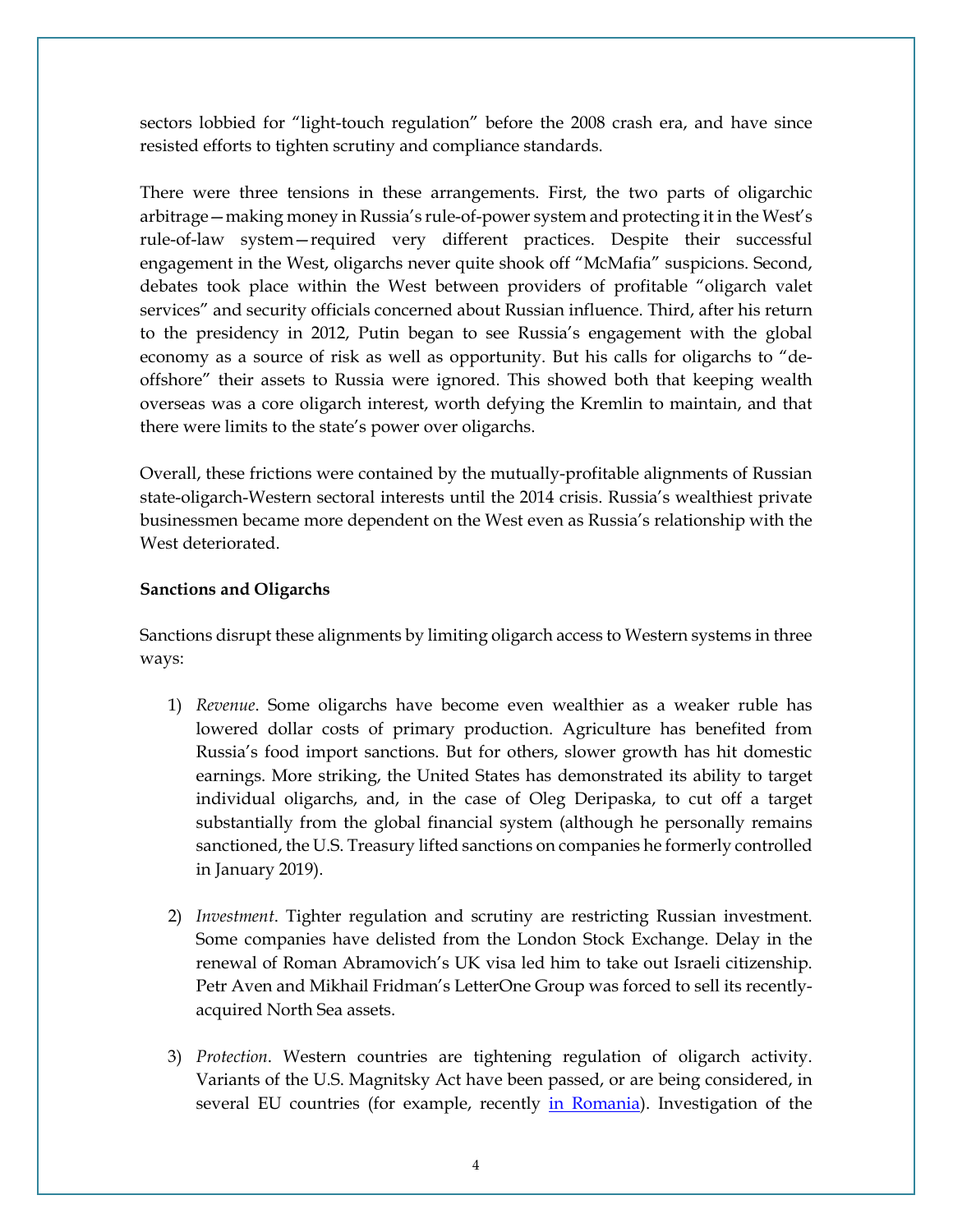Danske Bank scandal exemplifies the new climate of concern. These measures have so far been modest: oligarchs continue to reside, buy and invest, educate their children, and resolve legal disputes in the West. However, it is becoming harder for them to do so. $3$  No less important, the new climate of critical scrutiny is undoing two decades of oligarch investment in reputation. The prospect of further, more stringent measures creates more uncertainty.

Oligarchs face a more uncertain position in Russia too. Putin has stepped up calls to repatriate capital. The state's role in the economy has grown still further since 2014 because of defensive measures taken against sanctions. Oligarchs have publicly criticized proposals by the Presidential Administration to raise taxes on commodity profits. The struggle for assets in a stagnant economy is intensifying. High-profile cases instigated by "silovarchs" have alarmed oligarchs and economic reformers alike.<sup>[4](#page-4-1)</sup>

In sum, Russian oligarchs face unparalleled difficulties due to adverse attitudes from state, society, and the West simultaneously. As the West comes to see Russian business through the prism of security rather than globalization, it is restricting access and tightening standards. As the Russian state comes under pressure from the West, it is behaving in less predictable ways at home.

#### **Oligarch Choices and Dilemmas**

Oligarchs have innovated boldly in their strategies before—within Russia in the 1990s, and abroad the following decade. They are proven risk-takers. How might they respond to these new and adverse circumstances?

- *Exit*. Oligarchs could choose the West over Russia by emigrating. Few oligarchs in [any country](http://www.oxfordscholarship.com/view/10.1093/oso/9780190677763.001.0001/oso-9780190677763) do this. It incurs the great personal cost of cutting most ties with native business and culture. Nor does it guarantee safety: a displeased Kremlin will still have means of monitoring and possibly punishing. With rare exceptions, exit will be chosen only by those for whom staying in Russia has become intolerably risky.
- *Loyalty*. They could choose Russia over the West by returning. This is also risky and unlikely. It would mean giving up most of the protection available in the West, making oligarchs and their wealth even more vulnerable to an increasingly unpredictable state. There is little sign of oligarchs heeding Putin's call to repatriate capital, or themselves.[5](#page-4-2)

 $\overline{\phantom{a}}$ 

<span id="page-4-0"></span><sup>3</sup> Russian property purchases in London have fallen sharply.

<span id="page-4-1"></span><sup>4</sup> Notably the cases of Vladimir Yevtushenkov (Sistema), Alexei Ulyukaev (former economic minister), and Ziyavudin Magomdeov (Summa Group).

<span id="page-4-2"></span><sup>5</sup> As an example, Putin sent his representative, Boris Titov, to the West in order to persuade exiles to return to Russia. The first one to do so had a criminal case against him reopened soon after his return.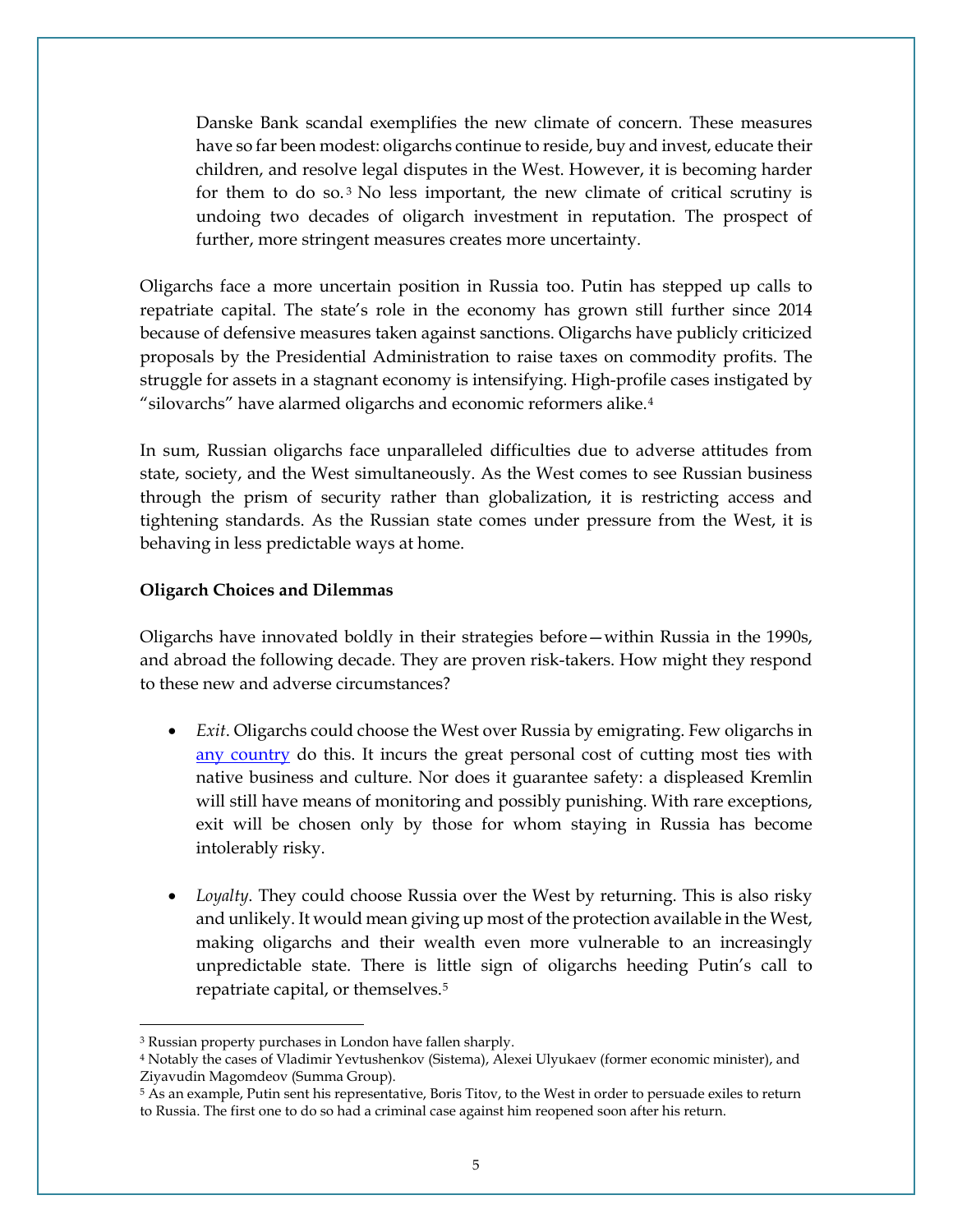• *Voice*. Oligarchs could influence Russian policy. The Russian Union of Industrialists and Entrepreneurs has actively lobbied for protection and compensation against sanctions effects. The government's July 2018 package of anti-sanctions policies reflects some of its proposals. But this is an uncertain course. With oligarchs lacking national popularity, it is not clear how much help they can expect. A draft law to compensate Russian citizens for property lost to sanctions, the so-called "Rotenberg law," was withdrawn after public criticism.

Could oligarchs go further, and seek greater influence over policy or even governance? It is generally assumed (though not argued in detail) that Russia's oligarchs are far too weak to consider this. But their taming after 2000 was unexpected. Is this forever, or could it be reversed, in whole or part, and if so under what conditions? Russia's development has been highly unpredictable. Few countries have shown such variation in governance since the mid-1980s. The looming shadow of the "2024 question" suggests this is well understood in Russia. Across the former Soviet Union, apparently strong regimes have suddenly proven weak when elite networks cease to rally around them, especially in periods of uncertainty induced by elections (even imperfect ones) and succession. Will Russia follow or defy this regional pattern?

If the domestic and international circumstances facing oligarchs continue to deteriorate, their incentives to seek change will grow. It would be surprising if some were not at least thinking about this now. Less clear is whether they would have the opportunity and resources to do so even if they wished to. There are three reasons why it might be especially hard for oligarchs to bring about major change even if the regime's mishandling of the "2024 question" creates conditions for this.

First, other, stronger networks may play a bigger role in shaping the future. In particular, the "silovarchs" may possess preponderant coercive and economic resources to dominate or resist change. Second, oligarchs may be too divided to overcome the collective action problem of coordinating risky action. When they were strong in the late 1990s they engaged in a fiercely rivalrous "bankers' war." They may find it even harder to concert their efforts in more difficult conditions.

Third, oligarchs' lack of popular support hinders their ability to mobilize support from below, as elites typically do when seeking major change. The Communist Party, which performed well in recent gubernatorial elections, is no ally of oligarchs. Alexei Navalny recently excoriated Anatoly Chubais for complaining that Russians were "ungrateful" to oligarchs. [6](#page-5-0) Oligarchs may conclude that, since some alternatives to Putin are less attractive, it may be safer to muddle through with the devil they know.

 $\overline{\phantom{a}}$ 

<span id="page-5-0"></span> $6\degree$ @navalny tweet: December 8, 2018: "Vile, ungrateful, infantile Russians. They do not want to thank the oligarchs. And even Chubais himself doesn't want to say thanks... " (*"Мерзкие, неблагодарные, инфантильные россияне. Не хотят благодарить олигархов. И даже самому Чубайсу спасибо не хотят сказать…"*).